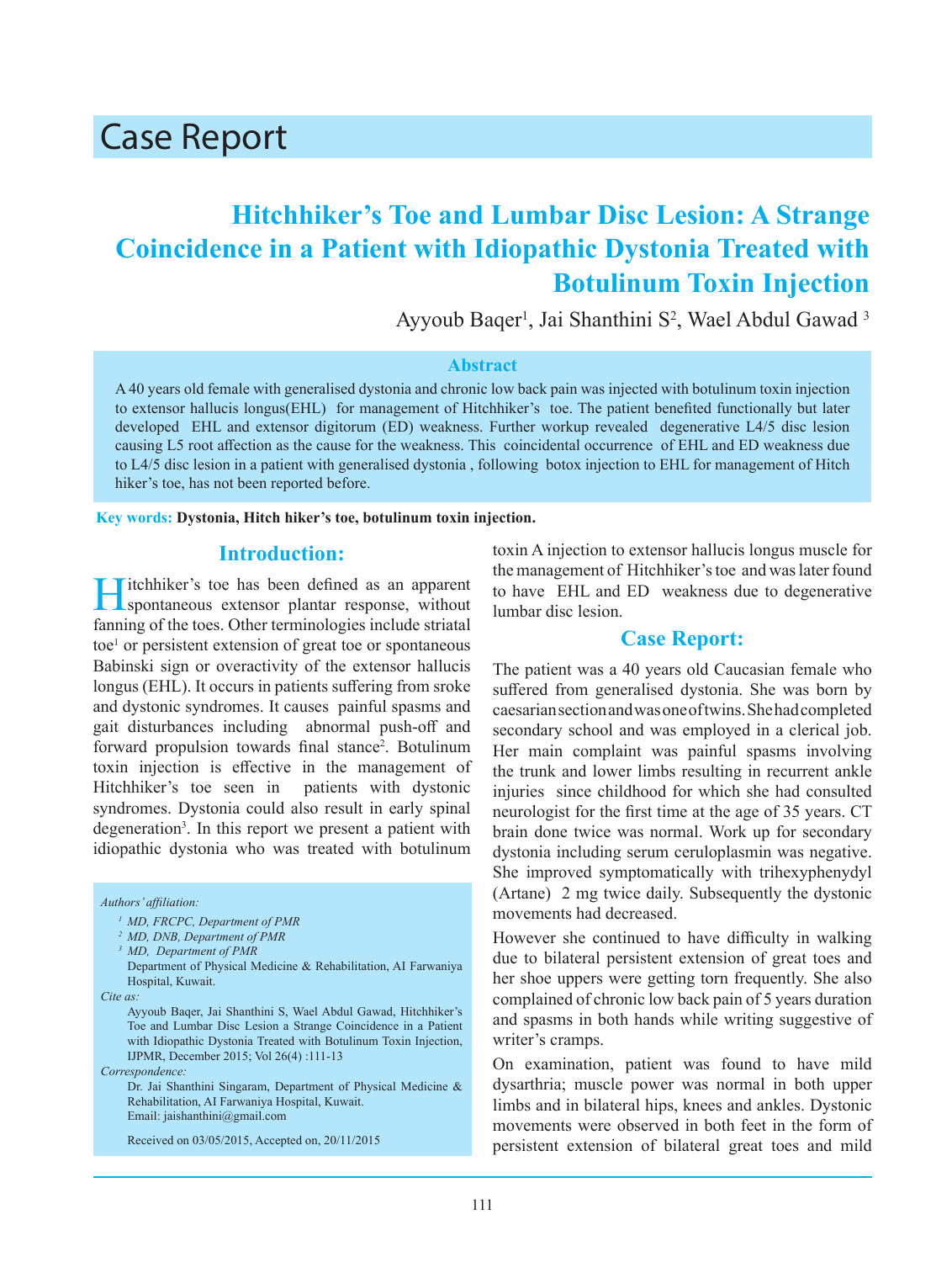inversion of left foot which was exacerbated during walking. The great toe hyperextension was functionally disabling for the patient and hence it was decided to treat it with botulinum toxin injection. Injection botulinum toxin A was injected at therapeutic dose (Dysport 100 units) to bilateral extensor hallucis longus muscle after localising the muscle with ultrasonogram.

Patient was reviewed four weeks after the injection. We used the following scale for Shoe difficulties and pain : 0- absent 1- mild, 2- severe and 4 point scale for EHL overactivity as 0- no overactivity, 1- triggered by walking, 2- triggered by standing up, 3- triggered by any stimulation. The functional benefits after the injection in our patient were as follows:

On both sides, there was no more pain or damage to shoe upper. Pain and shoe difficulties scale was 2 preinjection and 0 post injection. On the right side , the EHL overactivity was still present but it was lesser - pre injection scale was 3 and post injection scale 1.

However on the left side, there was weakness of EHL as well as extensor digitorum (ED). She also complained of radiating pain to the left lower limb and exacerbation of low back pain since two weeks . There was tenderness in the lumbar spines L4 and L5 with painful restriction of lumbar flexion. On left side, there was weakness of extensors of all toes and diminished sensation in L5 dermatome. MRI confirmed L4/5 disc bulge with caudal migration and compression of bilateral L5 roots (Figs1&2). Nerve conduction study of lower limbs was normal and patient did not agree for needle EMG. Neurosurgeon advised surgery for the L4/5 disc lesion but patient opted for conservative treatment. She was started on celecoxib 200 mg per day and pregabalin 75 mg twice a day and prescribed exercise programme and educated in back care ; she reported decrease in pain with this treatment.

## **Discussion:**

### **Dystonia:**

Dystonia is defined as a movement disorder characterised by sustained or intermittent muscle contractions causing abnormal, often repetitive movements, postures, or both. Dystonic movements are typically patterned, twisting, and may be tremulous. Dystonia is often initiated or worsened by voluntary action and associated with overflow muscle activation<sup>4</sup>. The presentation is often variable. Our patient had generalised dystonia affecting different parts of the body variably including mild dysarthria, painful contractions of trunkal muscles, foot inversion during walking and sustained contraction of the extensor hallucis longus muscle.



**Fig 1: MRI Lumbar Spine, Showing L 4/5 Disc Bulge with Bilateral L5 Root Compression (Sagittal Weighted T2 images )**



**Fig 2: MRI Lumbar Spine, Showing L 4/5 Disc Bulge with Bilateral L5 Root Compression (Axial T2 Weighted Images )**

#### **Disabilities due to Hitchhiker's toe:**

Hitchhiker's toe is disabling because of pain, shoe difficulties and abnormal posture.Complications include instability and falls. Our patient sufferred from recurrent ankle sprains. The deformity was was so severe that it was resulting in damage to her shoes.

#### **Management of Hitchhiker's toe:**

Surgery was the only effective strategy to manage EHL hyperextension before the introduction of botulinum toxin. Recent studies have proved that botulinum toxin